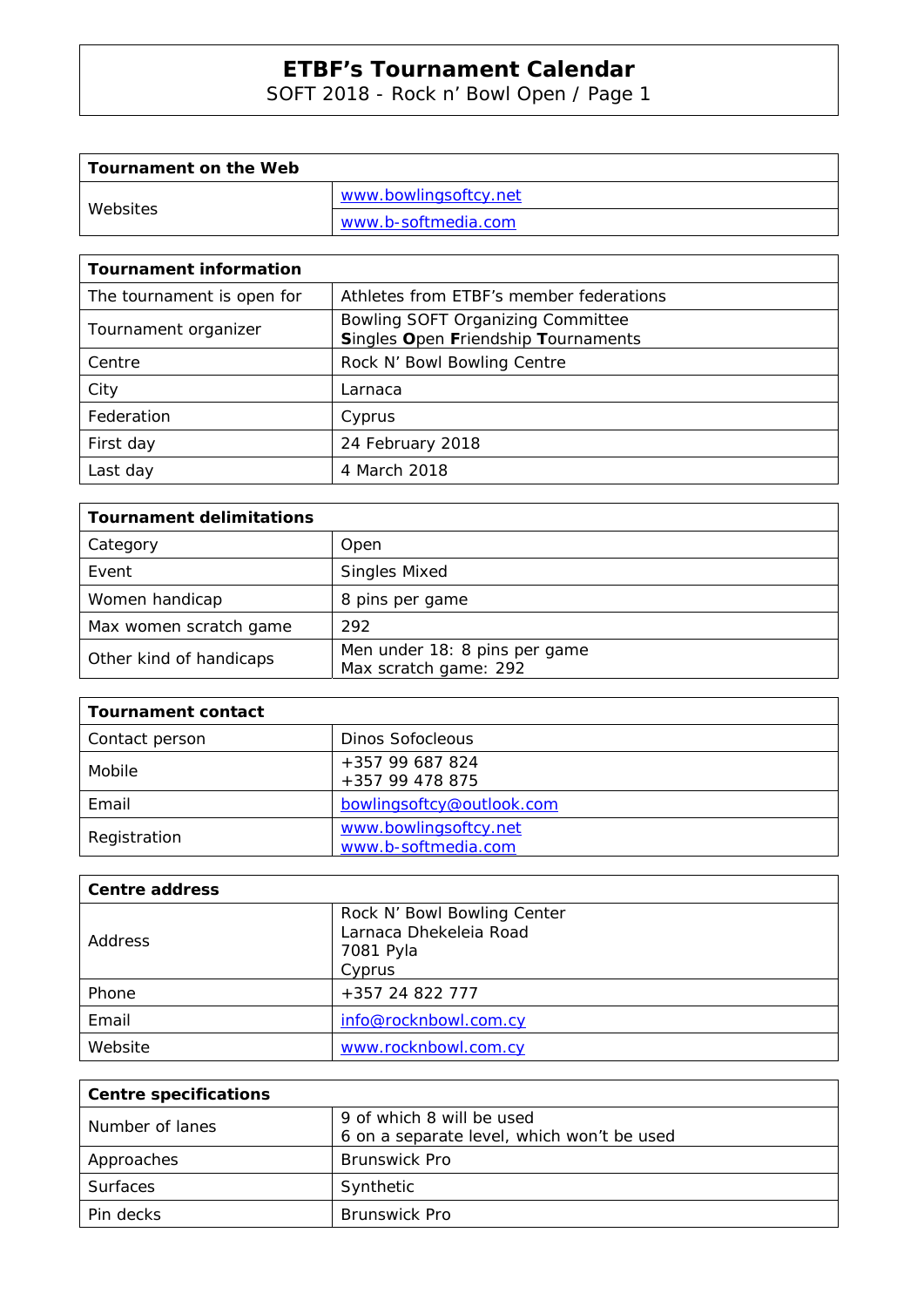SOFT 2018 - Rock n' Bowl Open / Page 2

| l Pin setters | <b>Brunswick GS-X</b>          |
|---------------|--------------------------------|
| Pins          | <b>SE Pins</b>                 |
| Score system  | <b>Brunswick Center Master</b> |

| <b>Dressing specifications</b> |                                   |  |  |  |  |  |  |
|--------------------------------|-----------------------------------|--|--|--|--|--|--|
| Oil machine                    | <b>Brunswick Authority 22</b>     |  |  |  |  |  |  |
| Oil                            | Brunswick W22                     |  |  |  |  |  |  |
| Cleaner                        | Kegel Fusion                      |  |  |  |  |  |  |
| Pattern prepared by            | Bowling SOFT Organizing Committee |  |  |  |  |  |  |
| Dressing done by               | <b>Bowling Centre Technicians</b> |  |  |  |  |  |  |

| <b>Prize money specifications</b> |                                                                                                                                                      |
|-----------------------------------|------------------------------------------------------------------------------------------------------------------------------------------------------|
| Prize fund status                 | Conditional                                                                                                                                          |
| Calculation method                | Minimum $\epsilon$ 6.000, increasing according to the total entry and<br>the total re-entry number.<br>The maximum pay-out shall be $\epsilon$ 9.000 |
| Tax on prizes                     | No.                                                                                                                                                  |

| Prize money expressed in € |                |                |                |                |                                  |                |  |  |  |  |
|----------------------------|----------------|----------------|----------------|----------------|----------------------------------|----------------|--|--|--|--|
| Participation              | 75 entries and |                | 85 entries and |                | 95 entries and<br>190 re-entries |                |  |  |  |  |
|                            | 150 re-entries |                | 170 re-entries |                |                                  |                |  |  |  |  |
| Position/Category          | General        | B              | General        | B              | General                          | B              |  |  |  |  |
|                            | Category       | <b>Bowlers</b> | Category       | <b>Bowlers</b> | Category                         | <b>Bowlers</b> |  |  |  |  |
| Position 1                 | 800            | 150            | 1000           | 200            | 1200                             | 250            |  |  |  |  |
| Position 2                 | 400            | 130            | 500            | 150            | 600                              | 150            |  |  |  |  |
| Position 3                 | 200            | 110            | 300            | 120            | 350                              | 130            |  |  |  |  |
| Position 4                 | 200            | 110            | 300            | 120            | 350                              | 130            |  |  |  |  |
| Position 5                 | 160            | 100            | 200            | 110            | 250                              | 120            |  |  |  |  |
| Position 6                 | 160            | 100            | 200            | 110            | 250                              | 120            |  |  |  |  |
| Position 7                 | 160            | 100            | 200            | 110            | 250                              | 120            |  |  |  |  |
| Position 8                 | 160            | 100            | 200            | 110            | 250                              | 120            |  |  |  |  |
| Position 9                 | 120            | 90             | 150            | 100            | 160                              | 110            |  |  |  |  |
| Position 10                | 120            | 90             | 150            | 100            | 160                              | 110            |  |  |  |  |
| Position 11                | 120            | 90             | 150            | 100            | 160                              | 110            |  |  |  |  |
| Position 12                | 120            | 90             | 150            | 100            | 160                              | 110            |  |  |  |  |
| Position 13                | 120            |                | 150            |                | 160                              |                |  |  |  |  |
| Position 14                | 120            |                | 150            |                | 160                              |                |  |  |  |  |
| Position 15                | 120            |                | 150            |                | 160                              |                |  |  |  |  |
| Position 16                | 120            |                | 150            |                | 160                              |                |  |  |  |  |
| Position 17                | 100            |                | 120            |                | 130                              |                |  |  |  |  |
| Position 18                | 100            |                | 120            |                | 130                              |                |  |  |  |  |
| Position 19                | 100            |                | 120            |                | 130                              |                |  |  |  |  |
| Position 20                | 100            |                | 120            |                | 130                              |                |  |  |  |  |
| Position 21                | 100            |                | 120            |                | 130                              |                |  |  |  |  |
| Position 22                | 100            |                | 120            |                | 130                              |                |  |  |  |  |
| Position 23                | 100            |                | 120            |                | 130                              |                |  |  |  |  |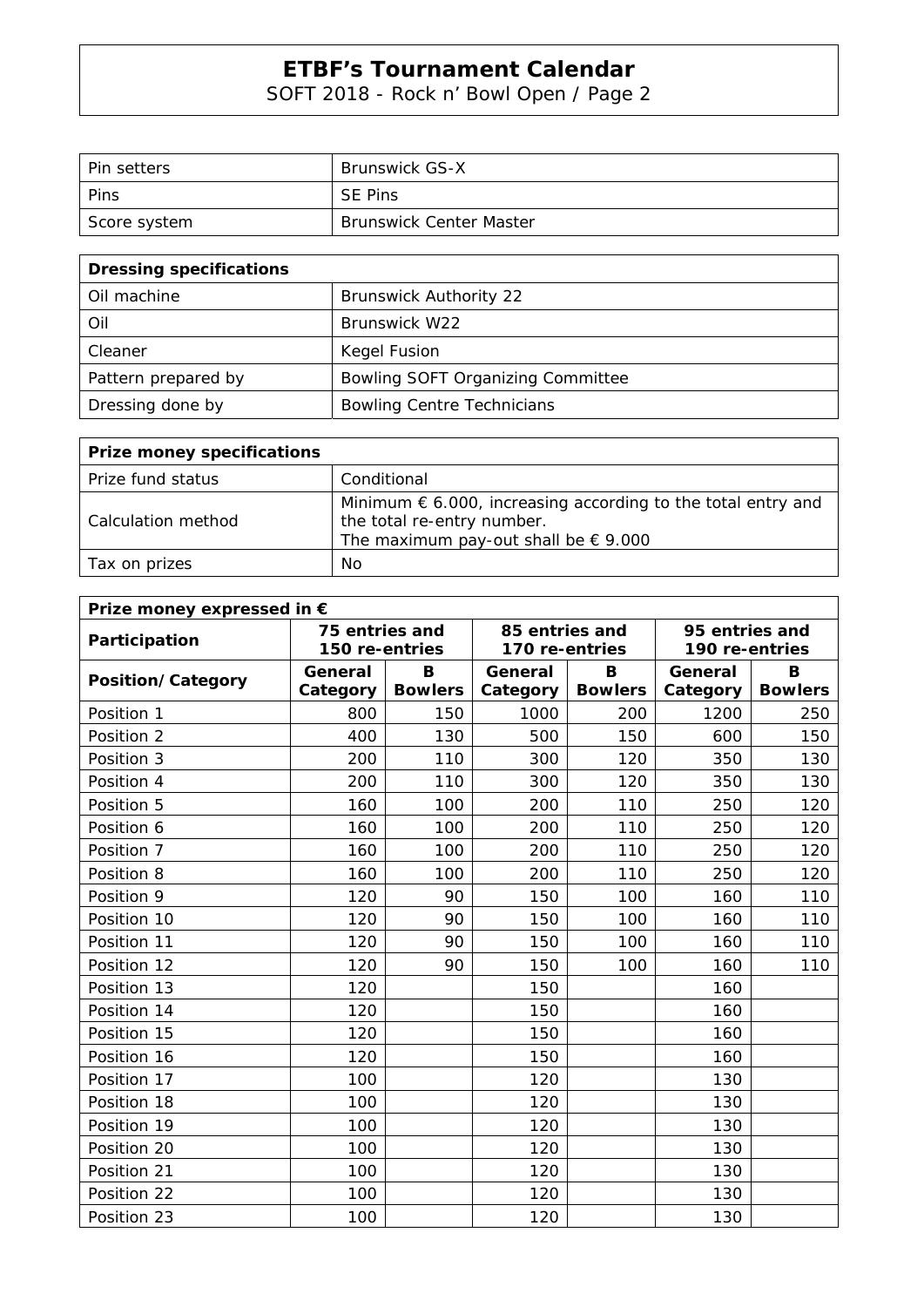SOFT 2018 - Rock n' Bowl Open / Page 3

| Position 24                                                                              | 100                     |       | 120   |       | 130   |       |  |  |
|------------------------------------------------------------------------------------------|-------------------------|-------|-------|-------|-------|-------|--|--|
| Position 25                                                                              | 100                     |       | 120   |       | 130   |       |  |  |
| Position 26                                                                              | 100                     |       | 120   |       | 130   |       |  |  |
| Position 27                                                                              | 100                     |       | 120   |       | 130   |       |  |  |
| Position 28                                                                              | 100                     |       | 120   |       | 130   |       |  |  |
| Position 29                                                                              | 100                     |       | 120   |       | 130   |       |  |  |
| Position 30                                                                              | 100                     |       | 120   |       | 130   |       |  |  |
| Position 31                                                                              | 100                     |       | 120   |       | 130   |       |  |  |
| Position 32                                                                              | 100                     |       | 120   |       | 130   |       |  |  |
| High Game <sup>(1)</sup>                                                                 | 60                      |       | 60    |       | 60    |       |  |  |
| 1 <sup>st</sup> Senior <sup>(2)</sup>                                                    | 70                      |       | 70    |       | 70    |       |  |  |
| 2 <sup>nd</sup> Senior <sup>(2)</sup>                                                    | 70                      |       | 70    |       | 70    |       |  |  |
| <b>Totals</b>                                                                            | 5.000                   | 1.260 | 6.220 | 1.430 | 7.060 | 1.580 |  |  |
| <b>Totals for all</b>                                                                    | 8.640<br>6.260<br>7.650 |       |       |       |       |       |  |  |
| (1) The High Game award competition ends with the conclusion of the Qualification Round. |                         |       |       |       |       |       |  |  |

Only one person receives this award

(2) Only senior bowlers not qualified for the General Category final, will win the Senior Bowlers awards

## **Tournament categories**

There will be 2 Categories: The General Category and the B-Bowlers Category

All participants play for the General Category, while 12 B-Bowlers, not qualified for the General Category Final, progress to the B-Bowlers Final

The SOFT Committee has issued a Category List, according to the individual results of all participants in the SOFT events which started in May 2015. There are 2 Categories, A and B. The classification is made according to the total average of each individual.

Bowlers with an average less than 191 are in the B-Bowlers Category. Bowlers that have participated in events as members of their national selections are placed in Category A regardless of their average.

First time participants are placed in the A category, unless they provide an averages list of the past season of their local club, which shows that they are not in the top 1/3<sup>rd</sup> of their local averages list.

The Categories List is available at: www.bowlingsoftcy.net

### **Tournament format**

#### **Definition: Qualification**

Entries 5 games and re-entries 5 games

Everybody entering the tournament will be included in the Qualification standing with their highest 5 games series

### **Definition: Turbo game competition**

The Turbo competition applies for all 5 games of the selected series

#### **Definition: Three or more re-entries competition**

There will be a separate standing for bowlers playing 3 re-entries or more. The standing includes each athlete's highest 5 games series from his entry and at least 3 re-entries

#### **Definition: First three days competition**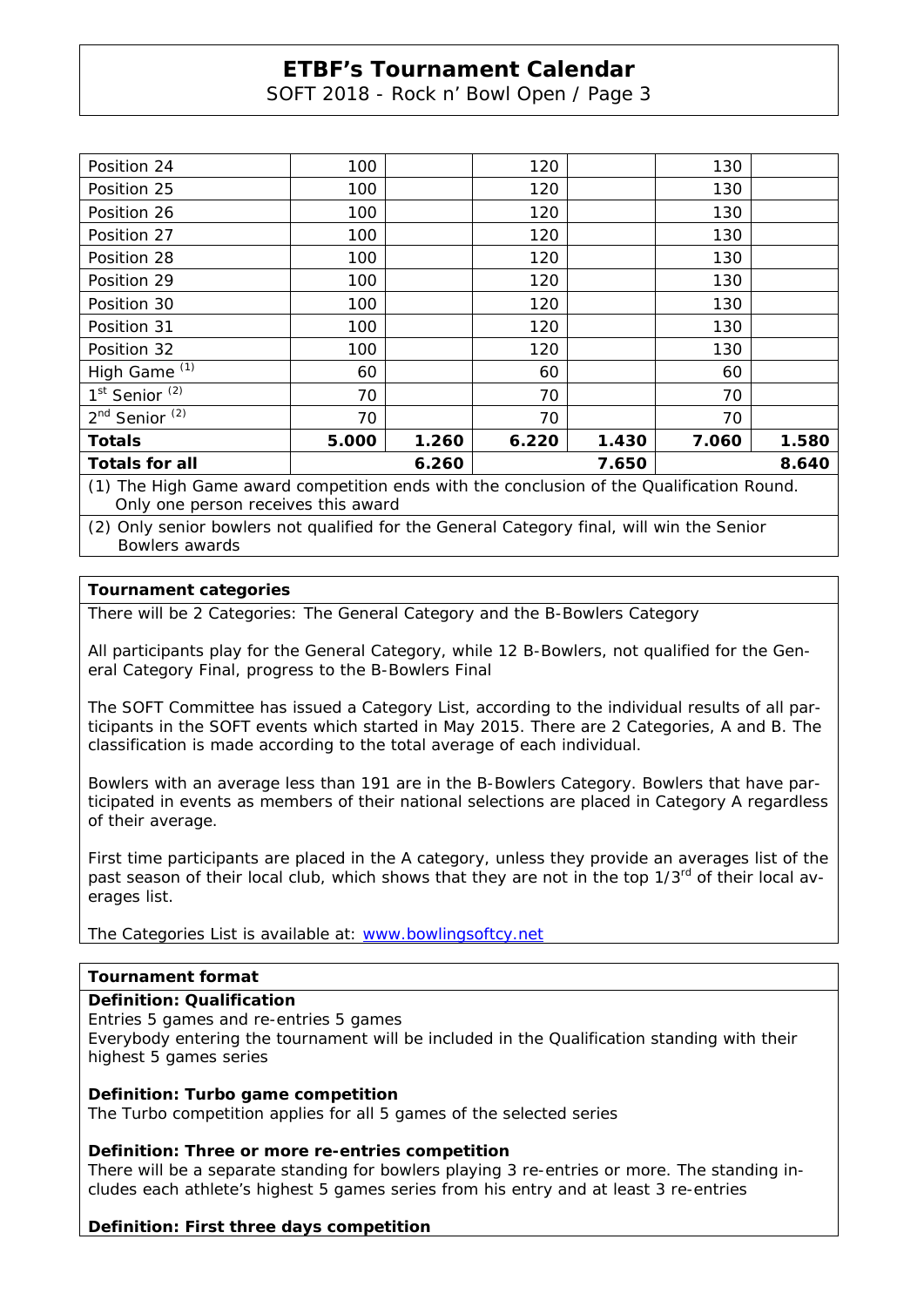SOFT 2018 - Rock n' Bowl Open / Page 4

There will be a separate standing for bowlers having played at least 2 series of 5 games in squads conducted on 24, 25 and 26 February

## **Definition; Last squad competition**

There will be a separate standing for bowlers playing the last qualification squad The squad will be played only if there are at least 12 participants. If the squad is cancelled, an additional bowler will qualify from the Turbo competition

## **Definition: B-Bowlers competition**

There will be a separate standing for B-Bowlers non-qualified for the General Category Final

## **32 athletes will qualify for the General Category final steps**

A: Athletes positioned 1-.24 in the Qualification standing, positioned 1-24

- B: Athletes positioned 1-3 in the Turbo game competition, positioned 25-27
- C: Athletes positioned 1-2 in the Three or more re-entries competition, positioned 28-29
- D: Athletes positioned 1-2 in the First three days competition, positioned 30-31
- E: The highest positioned athlete in the Last squad competition, positioned 32

Athletes are qualified from the categories in the order A-B-C-D-E

This means for instance, that if an athlete is qualified from both A and B, he will qualify from A and the next positioned in the B standing will qualify in his place.

## **Seeding for the final step 1-3 in the General Category**

Athletes positioned 1-4 in the Qualification standing will qualify for the final step 3 Athletes positioned 5-8 in the Qualification standing will qualify for the final step 2 All other 24 qualified athletes will play in the final step 1

## **12 B-Bowlers will qualify for the B-Bowlers Category final steps**

#### **Seeding for the final step B1-B2 in the B-Bowlers Category**

Athletes positioned 1-4 in the B-Bowlers standing will qualify for the final step B2 All other 8 qualified B-Bowlers will play in the final step B1

#### **Group formations**

Group formations for all final steps are defined below the format description

-----------

#### **General Category: Final Step 1A**

There will be 4 groups, each consisting of 6 athletes, playing 3 games starting from scratch The highest scoring athlete from each group is qualified for the final step 2. The last 3 athletes of each group are eliminated

## **General Category: Final Step 1B**

The 2 remaining athletes in each group are playing one more game The pin fall from the first three games is carried forward The highest scoring athlete from each group is qualified for the final step 2 The other athlete is eliminated All eliminated athletes in the final steps 1A and 1B are ranked 17-32 according to their pin fall in step 1

## **General Category: Final Step 2**

There will be 2 groups, each consisting of 6 athletes, playing 3 games starting from scratch The two highest scoring athletes from each group are qualified for the final step 3 All eliminated athletes are ranked 9-16 according to their pin fall in step 2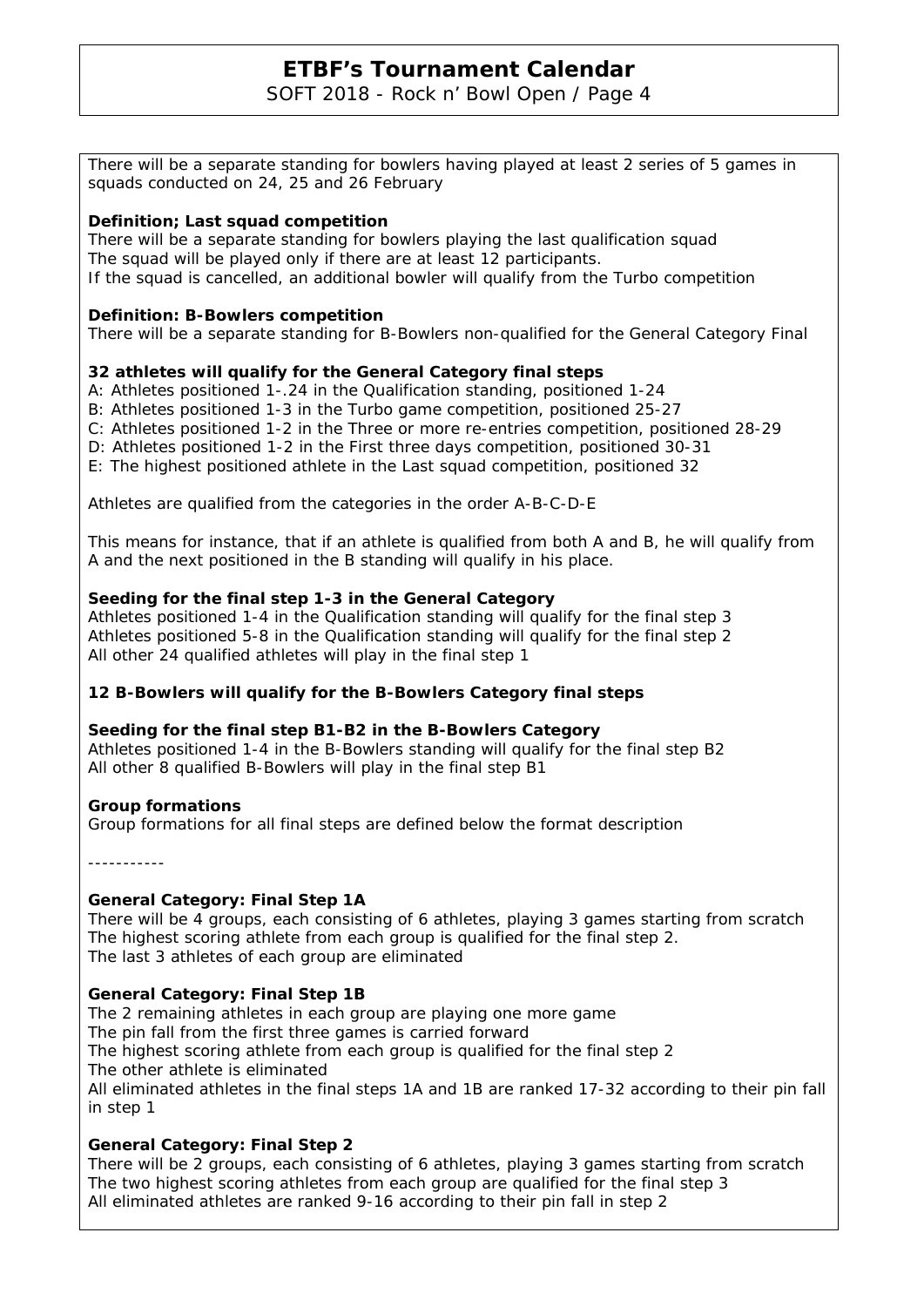SOFT 2018 - Rock n' Bowl Open / Page 5

## **General Category: Final Step 3**

There will be 2 groups, each consisting of 4 athletes, playing 3 games starting from scratch The two highest scoring athletes from each group are qualified for the final step 4 All eliminated athletes are ranked 5-8 according to their pin fall in step 3

### **General Category: Final Step 4**

There will be two semi-finals, each matched with the winner from the one group in step 3 vs. the second from the other group in step 3

Each match will be played over 2 games total pin fall to count

The two winners are qualified for the final step 5

The two eliminated athletes are ranked 3-4 according to their pin fall in step 4

## **General Category: Final Step 5**

There will be one match played over 2 games total pin fall to count The loser will be ranked 2 The winner will be ranked 1

-----------

## **B-Bowlers Category: Final Step B1**

There will be 2 groups, each consisting of 4 athletes, playing 3 games starting from scratch The two highest scoring athletes from each group are qualified for the final step B2 All eliminated athletes are ranked 9-12 in the B-Standing according to their pin fall in step B1

## **B-Bowlers Category: Final Step B2**

There will be 2 groups, each consisting of 4 athletes, playing 3 games starting from scratch The two highest scoring athletes from each group are qualified for the final step B3 All eliminated athletes are ranked 5-8 in the B-Standing according to their pin fall in step B2

#### **B-Bowlers Category: Final Step B3**

There will be two semi-finals, each matched with the winner from the one group in step B2 vs. the second from the other group in step B2 Each match will be played over 2 games total pin fall to count The two winners are qualified for the final step B4 The two are ranked 3-4 in the B-Standing according to their pin fall in step B3

#### **B-Bowlers Category: Final Step B4**

There will be one match played over 2 games total pin fall to count The loser will be ranked 2 in the B-Standing The winner will be ranked 1 in the B-Standing

The B-Bowlers competition does not effect in any way the B-Bowlers final ranking in the General Category

| <b>Group formation: General Category</b> |                     |                 |                 |  |                 |                 |  |     |     |  |                 |                 |
|------------------------------------------|---------------------|-----------------|-----------------|--|-----------------|-----------------|--|-----|-----|--|-----------------|-----------------|
| Step $\rightarrow$                       | <b>Final Step 1</b> |                 |                 |  |                 |                 |  |     |     |  |                 |                 |
| Group $\rightarrow$                      |                     |                 | В<br>D<br>A     |  |                 |                 |  |     |     |  |                 |                 |
| Lanes $\rightarrow$                      |                     |                 | $\mathcal{P}$   |  | 3               | 4               |  | 5   | 6   |  |                 | 8               |
|                                          |                     | Q9              | Q <sub>16</sub> |  | Q <sub>10</sub> | Q15             |  | Q11 | Q14 |  | Q12             | Q13             |
| Positions $\rightarrow$                  |                     | Q17             | Q <sub>24</sub> |  | Q18             | Q <sub>23</sub> |  | Q19 | Q22 |  | Q <sub>20</sub> | Q <sub>21</sub> |
|                                          |                     | Q <sub>25</sub> | Q32             |  | Q <sub>26</sub> | Q <sub>31</sub> |  | Q27 | Q30 |  | Q28             | Q29             |

#### **Group formation: General Category**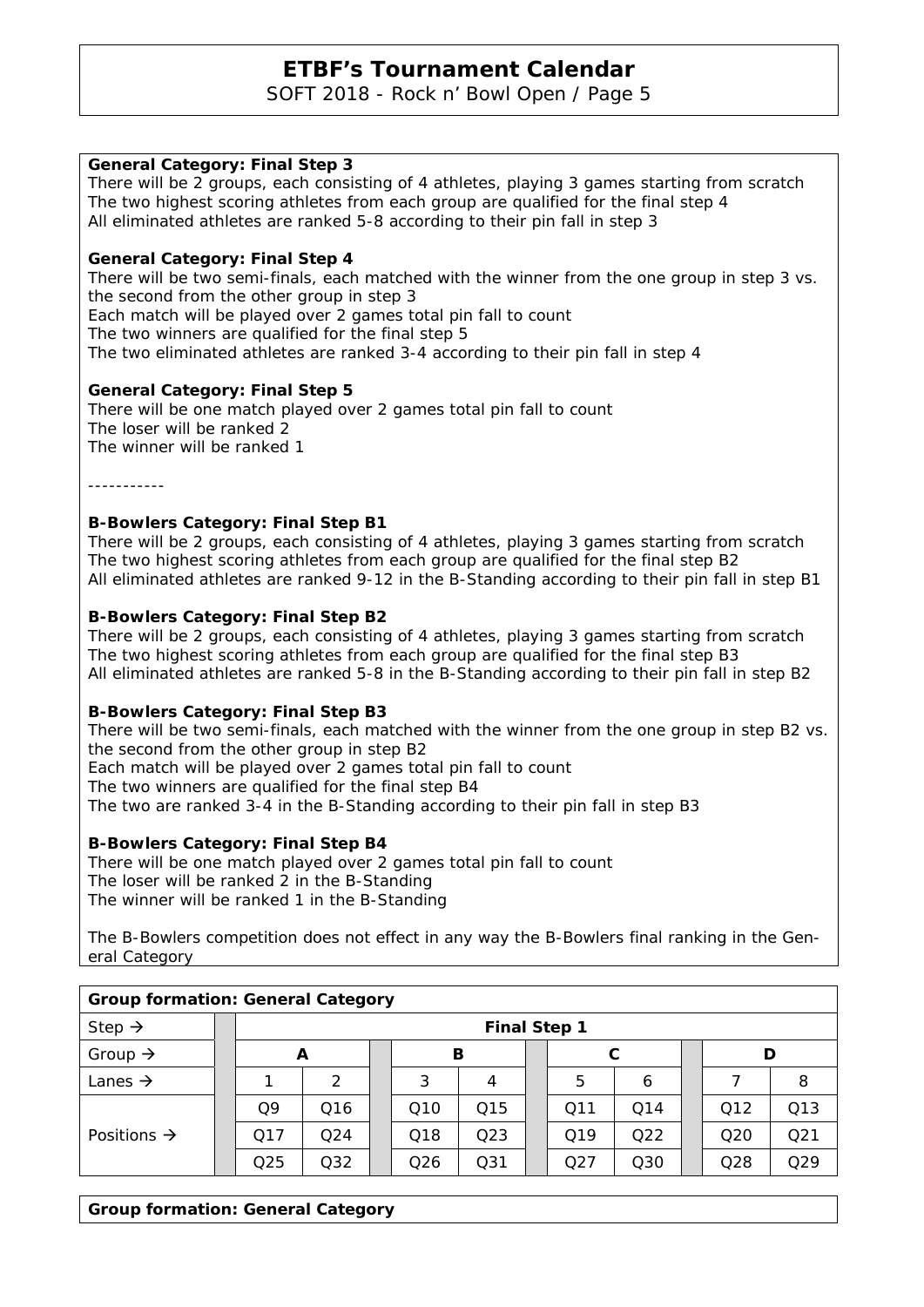SOFT 2018 - Rock n' Bowl Open / Page 6

| Step $\rightarrow$      | <b>Final Step 2</b> |                |  |                |                | <b>Final Step 3</b> |                |  |                |                |  |
|-------------------------|---------------------|----------------|--|----------------|----------------|---------------------|----------------|--|----------------|----------------|--|
| Group $\rightarrow$     |                     |                |  |                |                | G                   |                |  |                |                |  |
| Lanes $\rightarrow$     | 5                   | 6              |  |                | 8              | 5                   |                |  |                |                |  |
| Positions $\rightarrow$ | Q5                  | Q8             |  | Q6             | Ο7             | Q1                  | Q4             |  | Q <sub>2</sub> | Q <sub>3</sub> |  |
|                         | Α1                  | D1             |  | Β1             | C <sub>1</sub> | E <sub>1</sub>      | F <sub>2</sub> |  | F1             | E <sub>2</sub> |  |
|                         | A <sub>2</sub>      | D <sub>2</sub> |  | B <sub>2</sub> | C <sub>2</sub> |                     |                |  |                |                |  |

## **Group formation: B Bowlers Category**

| Step $\rightarrow$      |  | <b>Final Step B1</b> |      |  |       |      |  | <b>Final Step B2</b> |                 |  |                 |                 |
|-------------------------|--|----------------------|------|--|-------|------|--|----------------------|-----------------|--|-----------------|-----------------|
| Group $\rightarrow$     |  | B-A                  |      |  | $B-B$ |      |  | B-C                  |                 |  | B-D             |                 |
| Lanes $\rightarrow$     |  |                      | ⌒    |  |       |      |  |                      |                 |  |                 |                 |
| Positions $\rightarrow$ |  | QB5                  | QB8  |  | QB6   | QB7  |  | OB <sub>1</sub>      | OB4             |  | QB <sub>2</sub> | QB <sub>3</sub> |
|                         |  | QB9                  | QB12 |  | QB10  | QB11 |  | BA <sub>1</sub>      | BB <sub>2</sub> |  | BB1             | BA <sub>2</sub> |

#### **Tournament tie rules**

#### **Qualification standings and Final Steps 1, 2, 3, B1 and B2**

The highest positioned athlete will be the athlete scoring the highest last game. If a tie still exists, the highest positioned athlete will be the athlete with the highest second last game etc.

#### **The Turbo game competition**

The highest positioned athlete will be the highest positioned athlete after the qualification.

## **The High Game competition**

The highest positioned athlete will be the highest positioned athlete after the qualification.

## **General Category Final Steps 4-5 and B-Bowlers Category Final Steps B3-B4**

A tie in a match will be broken by playing a one ball roll off on a full set of pins, repeated until the tie is broken.

The athlete who was seeded higher, chooses the lane of the pair, on which the roll off shall be played and who is going to shoot first. In case of a continued tie the lane and order of the athletes will be opposite etc.

| Lane assignments and lane movements |                                                                                                                                            |  |  |  |  |  |
|-------------------------------------|--------------------------------------------------------------------------------------------------------------------------------------------|--|--|--|--|--|
|                                     | Randomly by draws performed by the tournament manage-<br>ment for the Qualification.                                                       |  |  |  |  |  |
|                                     | For the Finals, the lanes are assigned according to predefined<br>method, depending on positioning in each previous round.                 |  |  |  |  |  |
| Lane draws                          | For the General Category Final Step 4, the 2 pairs will be as-<br>signed to the pairs of lanes 5-6 and 7-8 by draw.                        |  |  |  |  |  |
|                                     | For the B-Bowlers Category Final Step B3, the 2 pairs will be<br>assigned to the pairs of lanes 1-2 and 3-4 by draw.                       |  |  |  |  |  |
|                                     | The General Category Final Step 5 will be played on lanes 5-<br>6. The B-Bowlers Category Final Step B4 will be played on<br>lanes $3-4$ . |  |  |  |  |  |
| Athletes per pair in squads         | Maximum 5 except the last squad, which will be maximum 6<br>per pair                                                                       |  |  |  |  |  |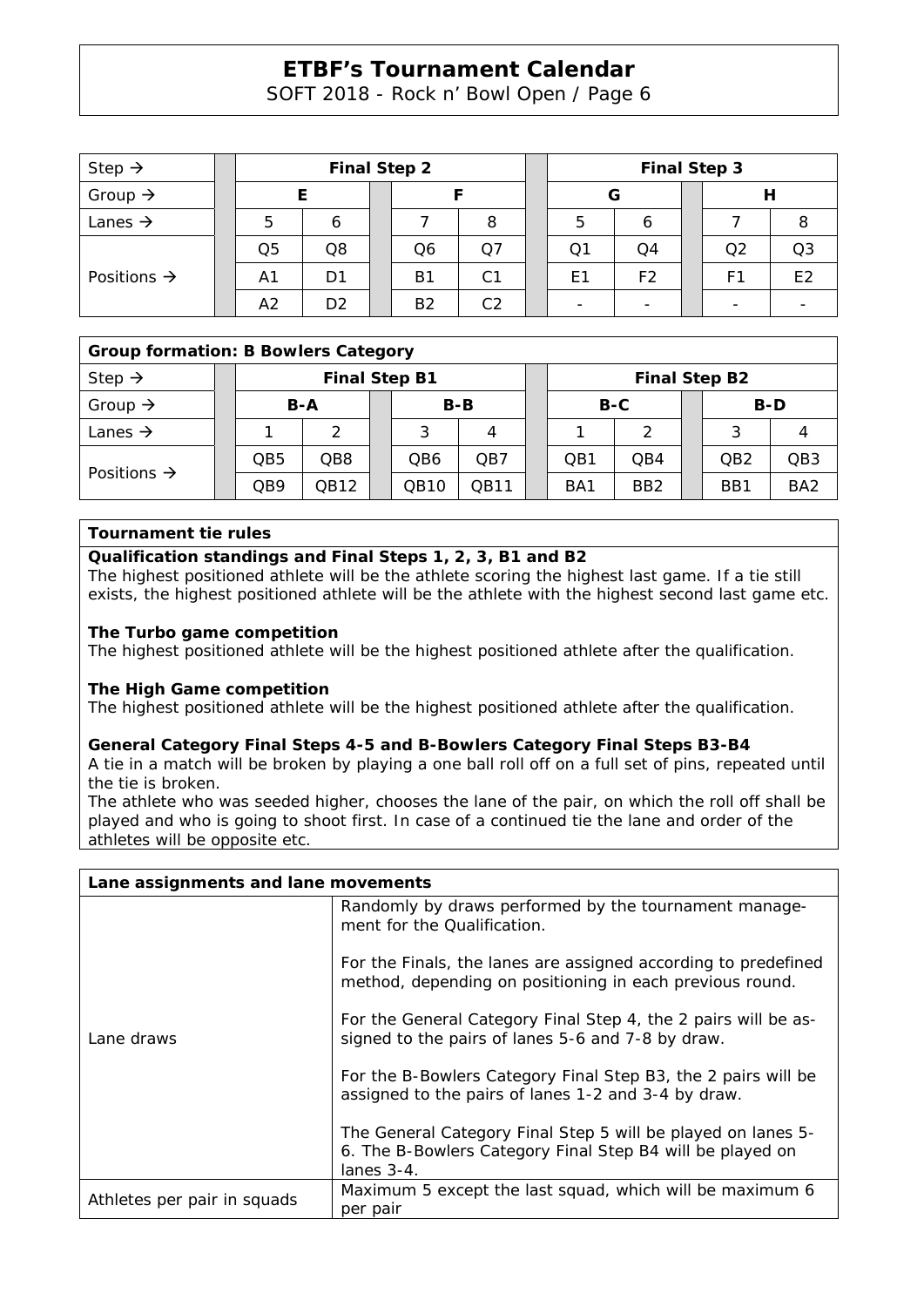SOFT 2018 - Rock n' Bowl Open / Page 7

| Frequency of movement     | Qualification: After 2 games            |
|---------------------------|-----------------------------------------|
| l Movement method         | Odds go to the left, evens to the right |
| l Number of lanes to move | Two                                     |

| <b>Booking policies</b>    |                                                                                                                                                                      |
|----------------------------|----------------------------------------------------------------------------------------------------------------------------------------------------------------------|
| Booking restriction before | A maximum of three squads can be booked before the tour-<br>nament starts and maximum two of the bookings can be for<br>squads on Friday 2 and Saturday 3 March 2018 |
| Booking restriction during | Unlimited                                                                                                                                                            |
| Total number of bookings   | Unlimited                                                                                                                                                            |
| Booking cancellations      | Possible, provided it was submitted to the Organizing Com-<br>mittee at least 1 hour prior to the squad's starting time                                              |
| Registration deadline      | 30 minutes before squad's starting time<br>For the last squad there is no deadline                                                                                   |

| Qualification squads and fees in $\epsilon$ |           |             |             |              |              |         |               |  |  |  |  |
|---------------------------------------------|-----------|-------------|-------------|--------------|--------------|---------|---------------|--|--|--|--|
| Squad                                       | Day       | <b>Date</b> | <b>Time</b> | <b>Spots</b> | <b>Entry</b> | Re-ent. | $2^{nd}$ + RE |  |  |  |  |
| Squad 01                                    |           |             | 11.00       | 20           | 60           |         |               |  |  |  |  |
| Squad 02                                    | Saturday  | 24.02.2018  | 14.00       | 20           | 60           | 40      | $- - -$       |  |  |  |  |
| Squad 03                                    |           |             | 17.00       | 20           | 60           | 40      | 25            |  |  |  |  |
| Squad 04                                    |           |             | 11.00       | 20           | 60           | 40      | 25            |  |  |  |  |
| Squad 05                                    | Sunday    | 25.02.2018  | 14.00       | 20           | 60           | 40      | 25            |  |  |  |  |
| Squad 06                                    |           |             | 17.00       | 20           | 60           | 40      | 25            |  |  |  |  |
| Squad 07                                    |           | 26.02.2018  | 17.00       | 20           | 60           | 40      | 25            |  |  |  |  |
| Squad 08                                    | Monday    |             | 20.00       | 20           | 60           | 40      | 25            |  |  |  |  |
| Squad 09                                    |           |             | 17.00       | 20           | 60           | 40      | 25            |  |  |  |  |
| Squad 10                                    | Tuesday   | 27.02.2018  | 20.00       | 20           | 60           | 40      | 25            |  |  |  |  |
| Squad 11                                    |           | 28.02.2018  | 14.00       | 20           | 60           | 40      | 25            |  |  |  |  |
| Squad 12                                    | Wednesday |             | 17.00       | 20           | 60           | 40      | 25            |  |  |  |  |
| Squad 13                                    |           |             | 20.00       | 20           | 60           | 40      | 25            |  |  |  |  |
| Squad 14                                    |           | 01.03.2018  | 11.00       | 20           | 60           | 40      | 25            |  |  |  |  |
| Squad 15                                    |           |             | 14.00       | 20           | 60           | 40      | 25            |  |  |  |  |
| Squad 16                                    | Thursday  |             | 17.00       | 20           | 60           | 40      | 25            |  |  |  |  |
| Squad 17                                    |           |             | 20.00       | 20           | 60           | 40      | 25            |  |  |  |  |
| Squad 18                                    |           |             | 11.00       | 20           | 60           | 40      | 25            |  |  |  |  |
| Squad 19                                    |           | 02.03.2018  | 14.00       | 20           | 60           | 40      | 25            |  |  |  |  |
| Squad 20                                    | Friday    |             | 17.00       | 20           | 60           | 40      | 25            |  |  |  |  |
| Squad 21                                    |           |             | 20.00       | 20           | 60           | 40      | 25            |  |  |  |  |
| Squad 22                                    |           |             | 09.00       | 20           | 60           | 40      | 25            |  |  |  |  |
| Squad 23                                    |           |             | 12.00       | 20           | 60           | 40      | 25            |  |  |  |  |
| Squad 24                                    | Saturday  | 03.03.2018  | 15.00       | 20           | 60           | 40      | 25            |  |  |  |  |
| Squad 25                                    |           |             | 18.00       | 20           | 60           | 40      | 25            |  |  |  |  |